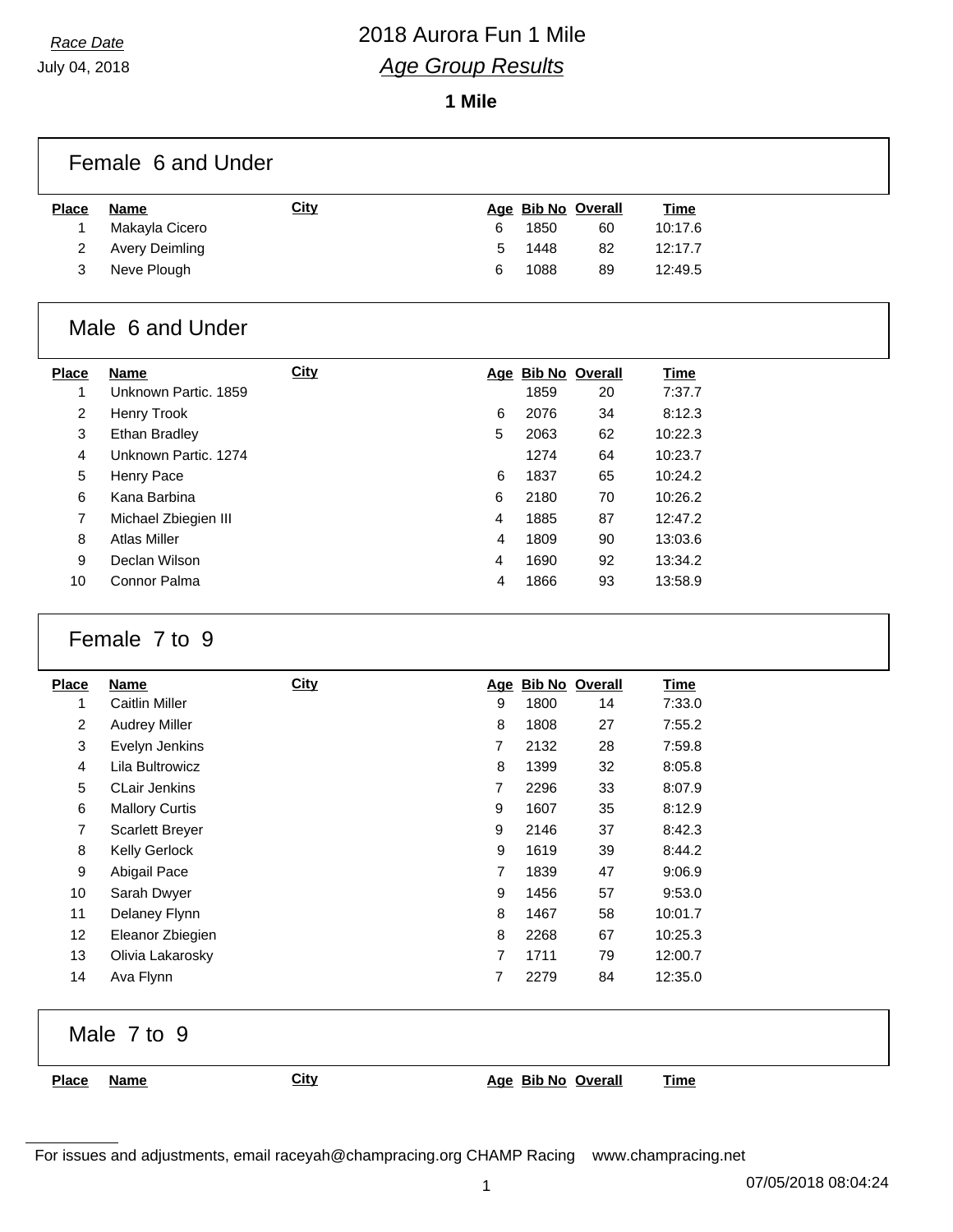July 04, 2018

# *Race Date* 2018 Aurora Fun 1 Mile *Age Group Results*

**1 Mile**

|              | Male 7 to 9  |             |   |      |                    |             |
|--------------|--------------|-------------|---|------|--------------------|-------------|
| <b>Place</b> | Name         | <b>City</b> |   |      | Age Bib No Overall | <b>Time</b> |
|              | Jack Trook   |             | 9 | 2064 | 12                 | 7:20.1      |
| 2            | Colton Logan |             | 8 | 1740 | 30                 | 8:00.8      |
| 3            | Johnny Slisz |             | 9 | 2116 | 31                 | 8:01.4      |
| 4            | Noah Orlando |             | 9 | 1820 | 75                 | 11:36.2     |
|              |              |             |   |      |                    |             |

#### Female 10 to 12

| Name                  | <b>City</b> |    |      |    | <b>Time</b>        |
|-----------------------|-------------|----|------|----|--------------------|
| Marcella Hydell       |             | 11 | 2027 | 15 | 7:34.2             |
| Isabella Cicero       |             | 10 | 2289 | 19 | 7:37.6             |
| Abby Bates            |             | 10 | 1224 | 21 | 7:37.8             |
| Paige Flynn           |             | 11 | 2222 | 23 | 7:47.0             |
| Jordan Lytle          |             | 12 | 1743 | 24 | 7:50.7             |
| <b>Reilly Curtis</b>  |             | 12 | 1748 | 36 | 8:40.9             |
| Abagail Zbiegien      |             | 10 | 1167 | 43 | 8:57.3             |
| Claire Nuzillat       |             | 10 | 1819 | 46 | 9:05.9             |
| <b>Chloe Nuzillat</b> |             | 12 | 1817 | 49 | 9:12.9             |
| <b>Riley Welsch</b>   |             | 12 | 1623 | 59 | 10:17.0            |
| Stella Seiler         |             | 11 | 1569 | 63 | 10:22.9            |
| Hazel Brever          |             | 12 | 2145 | 85 | 12:44.3            |
|                       |             |    |      |    | Age Bib No Overall |

#### Male 10 to 12

| <b>Place</b>   | Name                 | <b>City</b> |    |      | Age Bib No Overall | <b>Time</b> |
|----------------|----------------------|-------------|----|------|--------------------|-------------|
| 1              | Ryan Slisz           |             | 10 | 1170 | 5                  | 6:34.0      |
| $\overline{2}$ | Kam Warnke           |             | 10 | 2083 | 8                  | 7:10.0      |
| 3              | Connor Flynn         |             | 11 | 1463 | 9                  | 7:12.1      |
| 4              | <b>Carter Bates</b>  | Ravenna --  | 12 | 2250 | 42                 | 8:50.3      |
| 5              | <b>Braydon Pocek</b> |             | 10 | 1887 | 44                 | 9:00.7      |
| 6              | <b>Bryce Pocek</b>   |             | 10 | 1879 | 48                 | 9:07.6      |
| 7              | Joey Manderbach      |             | 10 | 1772 | 51                 | 9:23.3      |
| 8              | Hayden Gallagher     |             | 12 | 1527 | 78                 | 12:00.4     |
| 9              | <b>Isaac Hershey</b> |             | 11 | 2174 | 81                 | 12:17.0     |
| 10             | Ryan Gallagher       |             | 10 | 1526 | 83                 | 12:29.8     |

| Female 13 to 14 |
|-----------------|
|-----------------|

| <b>Place</b> | Name        | <b>City</b> | Age Bib No Overall |    | <b>Time</b> |
|--------------|-------------|-------------|--------------------|----|-------------|
|              | Abbie Myers |             | 1786               | 18 | 7:37.5      |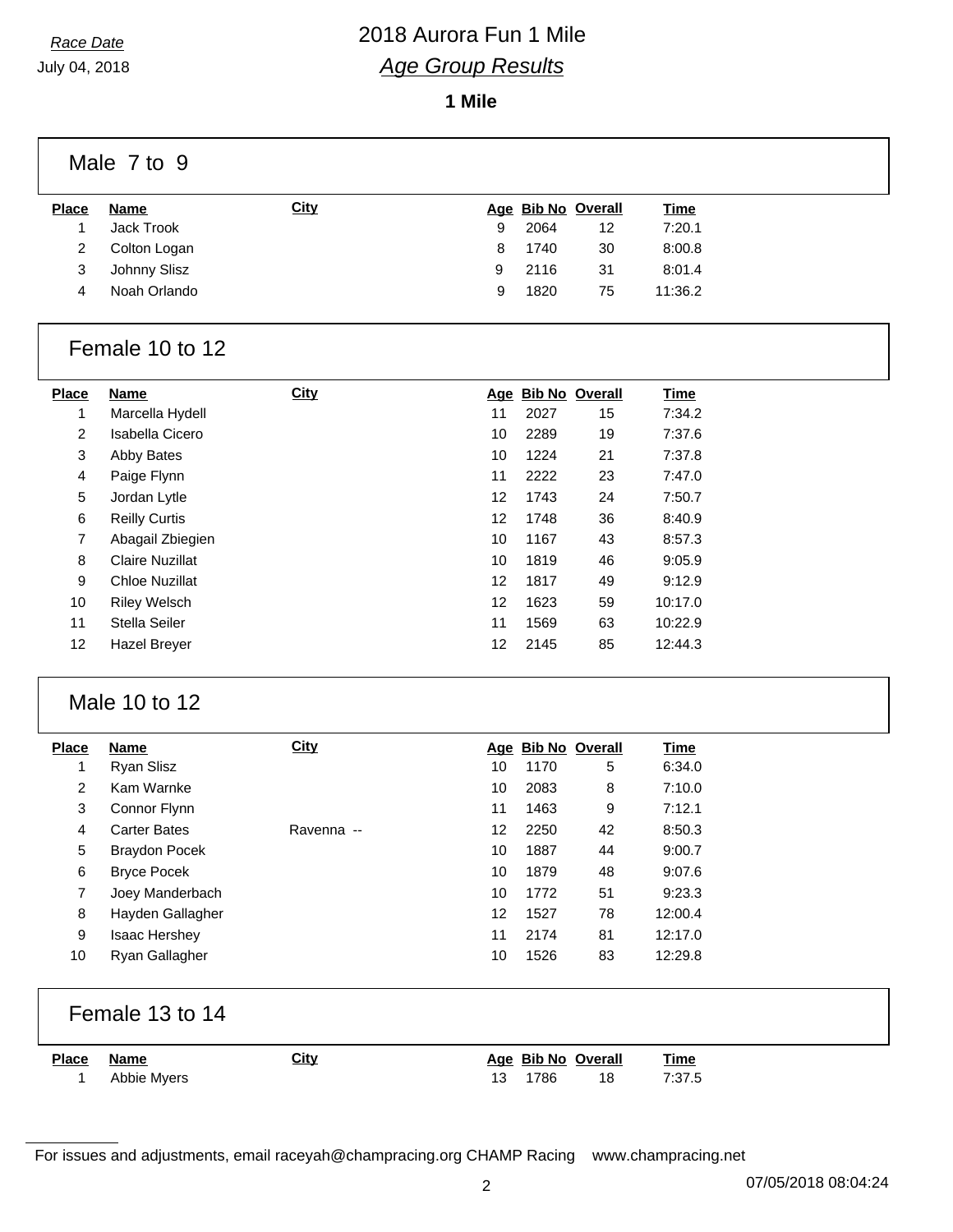July 04, 2018

### *Race Date* 2018 Aurora Fun 1 Mile *Age Group Results*

**1 Mile**

|                | Female 13 to 14        |             |    |      |                    |             |
|----------------|------------------------|-------------|----|------|--------------------|-------------|
| <b>Place</b>   | <b>Name</b>            | <b>City</b> |    |      | Age Bib No Overall | <b>Time</b> |
| $\overline{2}$ | Noor Chima             |             | 13 | 1542 | 25                 | 7:53.6      |
| 3              | Cami Shaffer           |             | 13 | 2069 | 41                 | 8:45.0      |
| 4              | Elizabeth Pike         |             | 13 | 1871 | 56                 | 9:48.1      |
| 5              | <b>Claire Mitchell</b> |             | 13 | 1813 | 72                 | 10:44.0     |
|                | Male 13 to 14          |             |    |      |                    |             |
| <b>Place</b>   | <b>Name</b>            | City        |    |      | Age Bib No Overall | <b>Time</b> |
| 1              | <b>Alex Harrell</b>    |             | 13 | 1679 | 13                 | 7:29.9      |
| $\overline{2}$ | Peter Stoycos          |             | 13 | 2041 | 50                 | 9:21.8      |
|                | Female 15 to 19        |             |    |      |                    |             |
| <b>Place</b>   | <b>Name</b>            | City        |    |      | Age Bib No Overall | <b>Time</b> |
| 1              | Ashley Ruehr           |             | 15 | 1137 | 10                 | 7:14.4      |
| 2              | Michaela Haley         |             | 19 | 1640 | 53                 | 9:28.5      |
| 3              | Grace Tomasko          |             | 17 | 2047 | 73                 | 10:46.1     |
|                |                        |             |    |      |                    |             |
|                | Male 15 to 19          |             |    |      |                    |             |
| <b>Place</b>   | <b>Name</b>            | City        |    |      | Age Bib No Overall | <b>Time</b> |
| $\mathbf{1}$   | Jared DiMicco          |             | 18 | 2284 | 3                  | 6:20.8      |
| 2              | Jimmy Kish             |             | 18 | 1835 | 4                  | 6:23.9      |
| 3              | Zach Gerber            |             | 18 | 1710 | 6                  | 6:35.5      |
| 4              | <b>Bryce Posner</b>    |             | 19 | 2178 | 7                  | 7:04.5      |
| 5              | Colin McNamara         |             | 17 | 2107 | 11                 | 7:17.5      |
| 6              | <b>Taylor Burick</b>   |             | 17 | 1510 | 17                 | 7:35.7      |
|                | Female 20 to 39        |             |    |      |                    |             |
| <b>Place</b>   | <b>Name</b>            | City        |    |      | Age Bib No Overall | <b>Time</b> |
| 1              | <b>Brianna Vinas</b>   |             | 22 | 2079 | 71                 | 10:37.1     |
| $\overline{2}$ | Rachel Zbiegien        |             | 39 | 1442 | 86                 | 12:44.6     |
| 3              | Erin Palma             |             | 33 | 1848 | 94                 | 13:59.0     |